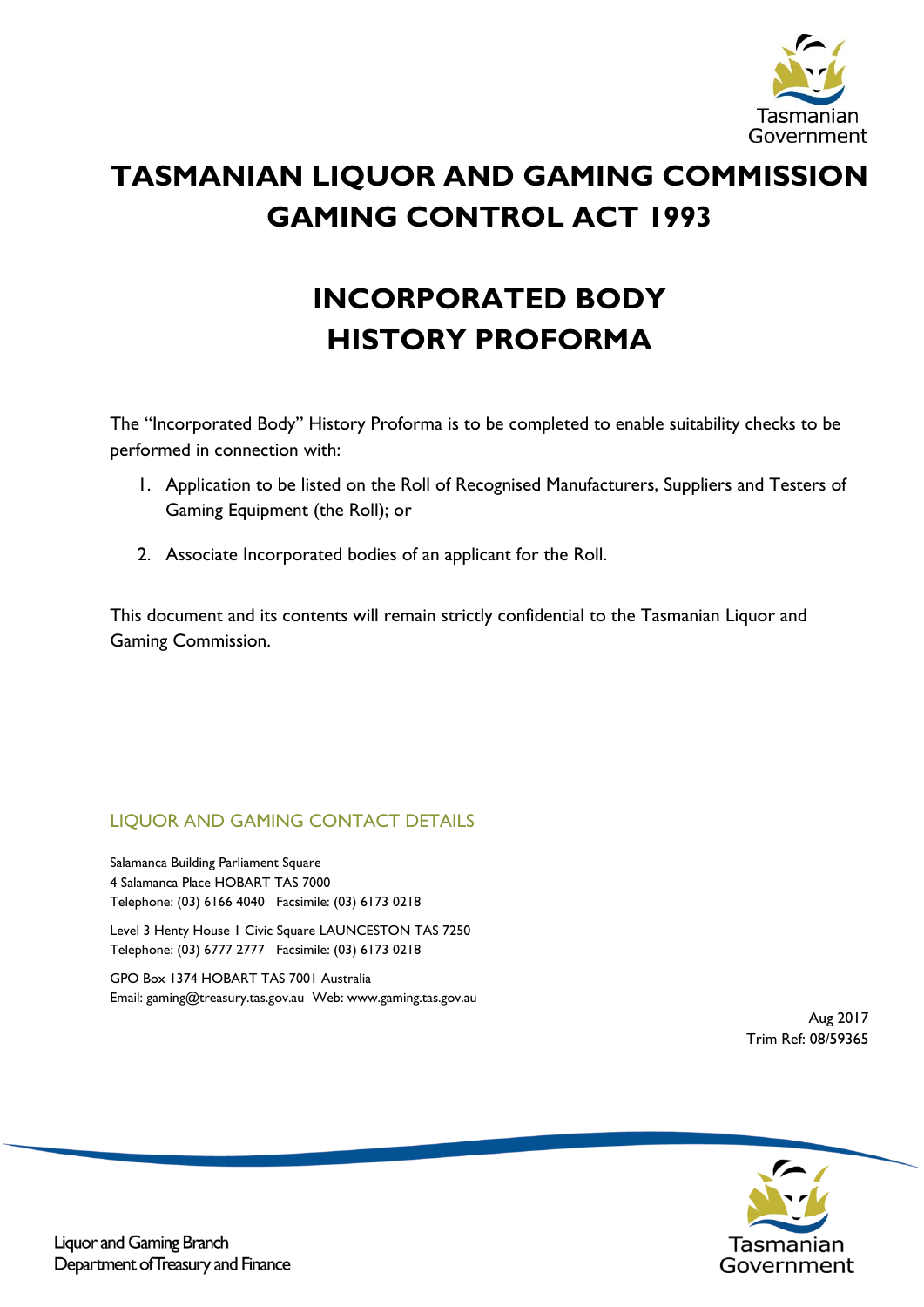## **GAMING CONTROL ACT 1993 INFORMATION**

In accordance with the *Gaming Control Act 1993*, the Tasmanian Liquor and Gaming Commission is required to conduct investigations of all incorporated bodies, which seek to listed on the Roll of Recognised Manufacturers and Suppliers of Gaming Equipment in Tasmania.

### **Assessment process -**

The assessment will involve references to various organisations which may include the following:

Tasmania Police Financial Institutions Professional Bodies Australian Securities and Investments Commission Gaming Regulatory Authorities.

Where applicable, reference may also be made to interstate, federal and overseas equivalents of these organisations.

## *Failure to fully disclose all information or to provide complete records as required may, in itself, be sufficient reason to result in your application being denied.*

#### **Completion -**

The Incorporated Body History Proforma must be completed by:

- the Principle Executive Officer;
- if the Principle Executive Officer does not have the knowledge of the relevant facts, another person (eg. Director or Company Secretary) who has the knowledge and is authorised by the applicant to make the affidavit; or
- member of the Executive Committee where a club is the applicant.

#### **Submission -**

If accompanied by an application for licence, please enclose the application and any accompanying fee in an envelope and forward to the Tasmanian Liquor and Gaming Commission marked:

PERSONAL AND CONFIDENTIAL - Tasmanian Liquor and Gaming Commission Manager Operations GPO Box 1374 HOBART 7001

#### **Associate Application Form -**

Any person who holds the position of director, partner, trustee, executive officer and secretary and any other officer or person determined by the Commission to be associated or connected with the ownership, administration or management of the corporation must complete a Associate Application Form.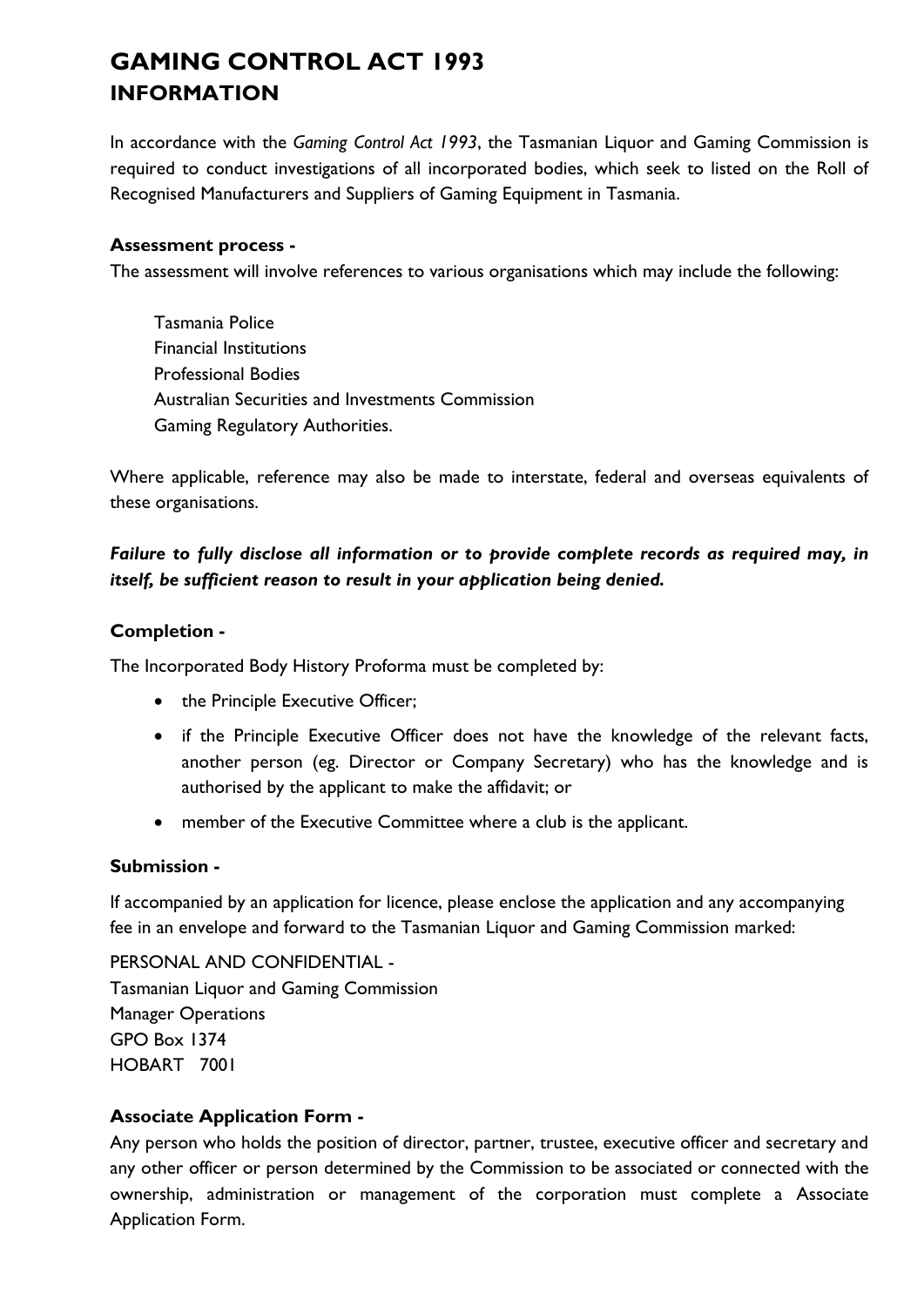## **DIRECTIONS FOR COMPLETION**

**Before commencing this form please read the following questions carefully. IF YOU REQUIRE ASSISTANCE, you may contact the Tasmanian Liquor and Gaming Commission on (03) 6166 4040.**

- 1. Write in BLOCK LETTERS an answer to every question.
- 2. If a question does not apply to you state "N/A" in response to that question.
- 3. If there is nothing to disclose in reply to a particular question state "NIL" in response to that question.
- 4. If the space available is insufficient please supply the required information on an attachment page.
- 5. When requested to use an attachment page precede each answer thereon with the number applicable to that question.
- 6. All dates should be completed in the Form: Day/Month/Year.
- 7. Each page of this form and each attached page should be signed by the person completing the form in the space provided at the bottom of each page.
- 8. All amounts are to be recorded in Australian Dollars. Conversion from foreign currency should be made using current exchange rates.
- 9. Complete and sign the Statutory Declaration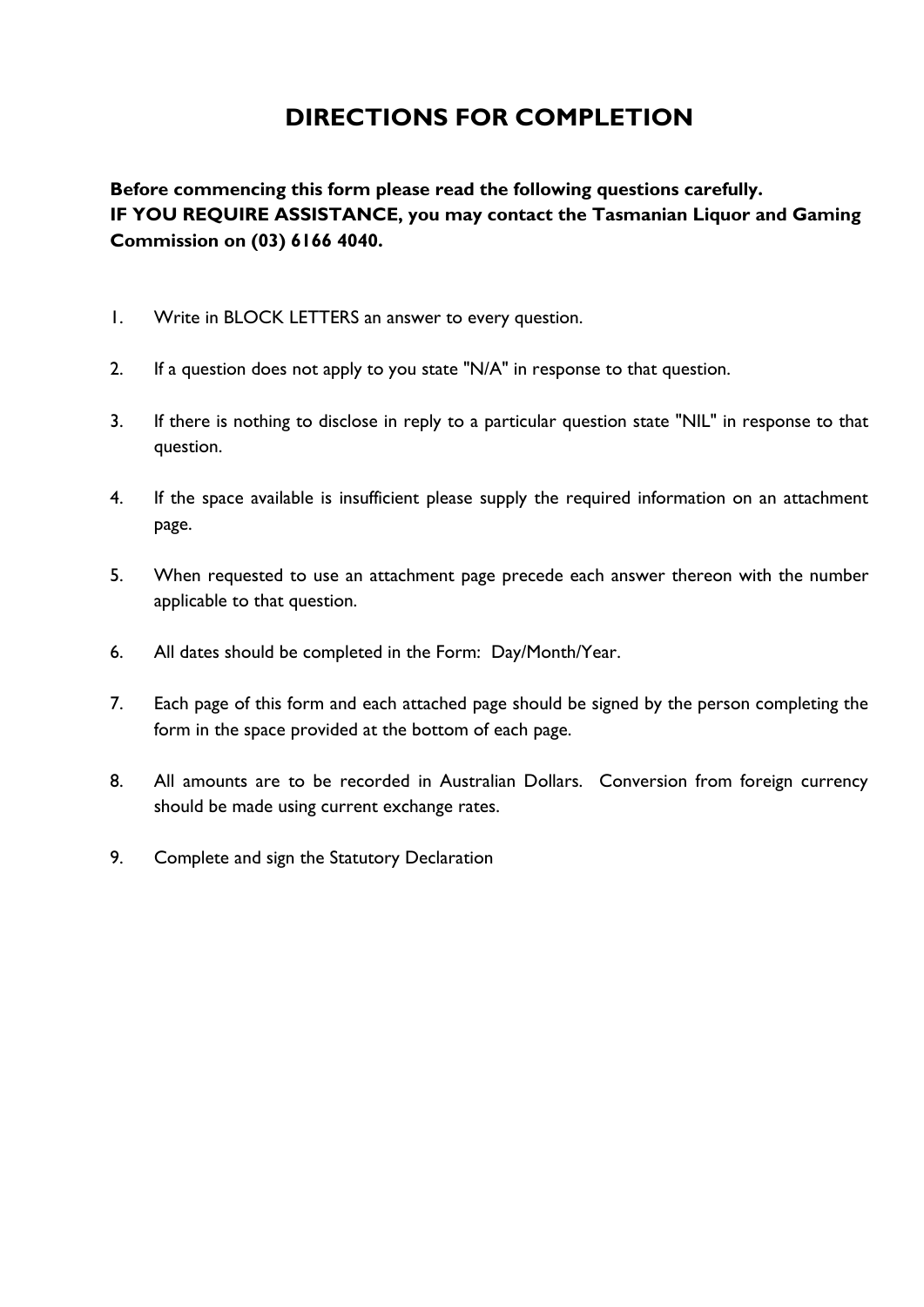# **Details of Company**

| Ι. | <b>Full Company Name</b>                  |  |                                                                                 |  |  |  |  |  |
|----|-------------------------------------------|--|---------------------------------------------------------------------------------|--|--|--|--|--|
|    |                                           |  |                                                                                 |  |  |  |  |  |
|    |                                           |  |                                                                                 |  |  |  |  |  |
| 2. | ACN or ABN No of Compnay (please specify) |  |                                                                                 |  |  |  |  |  |
|    |                                           |  |                                                                                 |  |  |  |  |  |
| 3. | Registered Office of Company              |  |                                                                                 |  |  |  |  |  |
|    |                                           |  |                                                                                 |  |  |  |  |  |
| 4. | Details of a contact person               |  | This is the person who is to receive any correspondence from the Commission.    |  |  |  |  |  |
| a) | Title (Mr, Mrs, Miss, Ms, Dr)             |  |                                                                                 |  |  |  |  |  |
| b) | <b>Full Name</b>                          |  |                                                                                 |  |  |  |  |  |
| c) | <b>Position Title</b>                     |  |                                                                                 |  |  |  |  |  |
| d) | <b>Postal Address</b>                     |  |                                                                                 |  |  |  |  |  |
|    |                                           |  |                                                                                 |  |  |  |  |  |
| e) | Day time telephone No.                    |  |                                                                                 |  |  |  |  |  |
| f) | Fax No.                                   |  |                                                                                 |  |  |  |  |  |
| g) | E-mail                                    |  |                                                                                 |  |  |  |  |  |
|    |                                           |  |                                                                                 |  |  |  |  |  |
| 5. |                                           |  | Provide details of each director, manager, secretary of the company:            |  |  |  |  |  |
|    |                                           |  | Note: Each person shown here must also complete a 'Associate Application Form'. |  |  |  |  |  |
|    |                                           |  |                                                                                 |  |  |  |  |  |
|    |                                           |  |                                                                                 |  |  |  |  |  |
|    |                                           |  |                                                                                 |  |  |  |  |  |
|    |                                           |  |                                                                                 |  |  |  |  |  |
|    |                                           |  |                                                                                 |  |  |  |  |  |
|    |                                           |  |                                                                                 |  |  |  |  |  |
|    |                                           |  |                                                                                 |  |  |  |  |  |
|    |                                           |  |                                                                                 |  |  |  |  |  |
|    |                                           |  |                                                                                 |  |  |  |  |  |
|    |                                           |  |                                                                                 |  |  |  |  |  |
|    |                                           |  |                                                                                 |  |  |  |  |  |
|    |                                           |  |                                                                                 |  |  |  |  |  |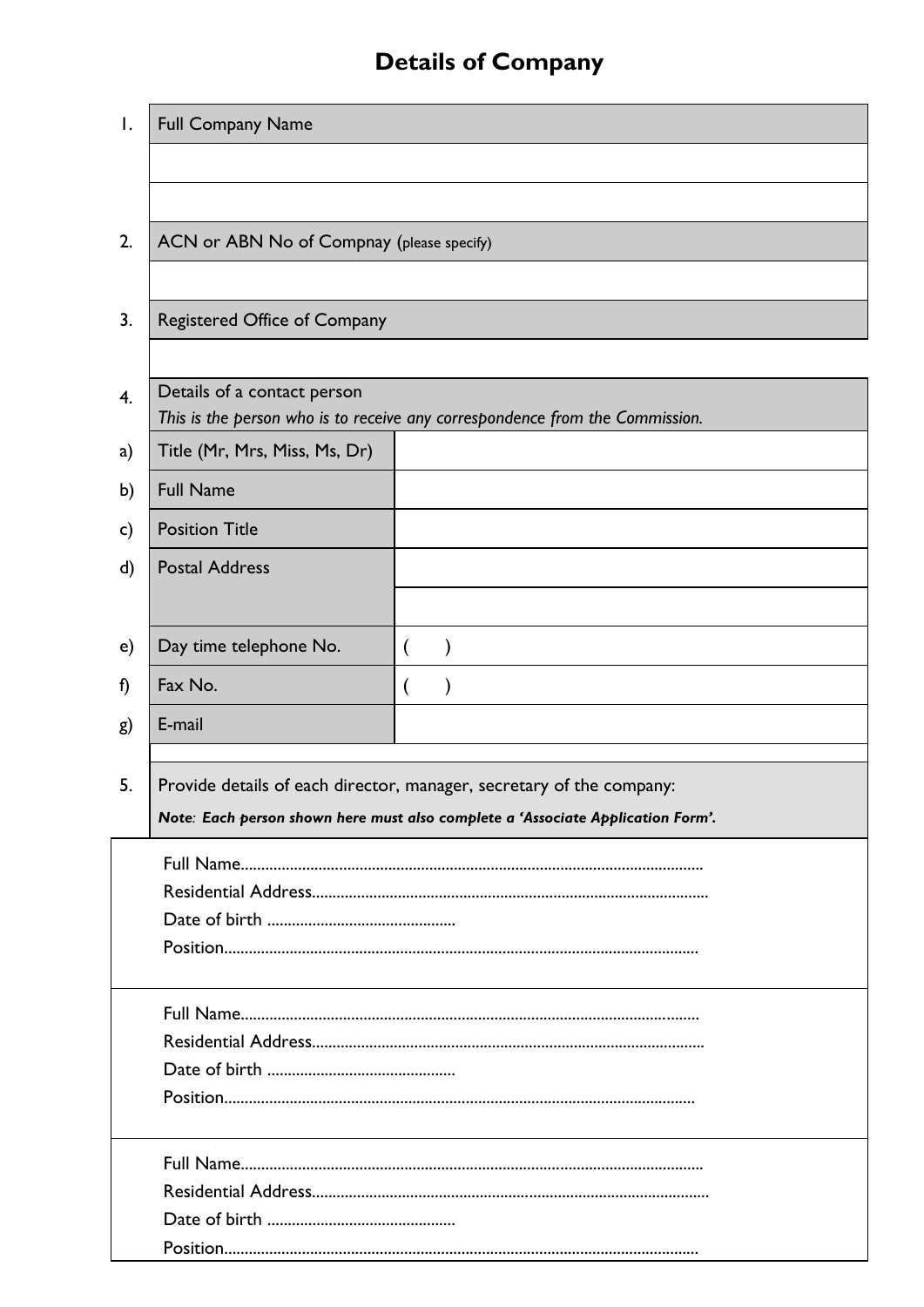г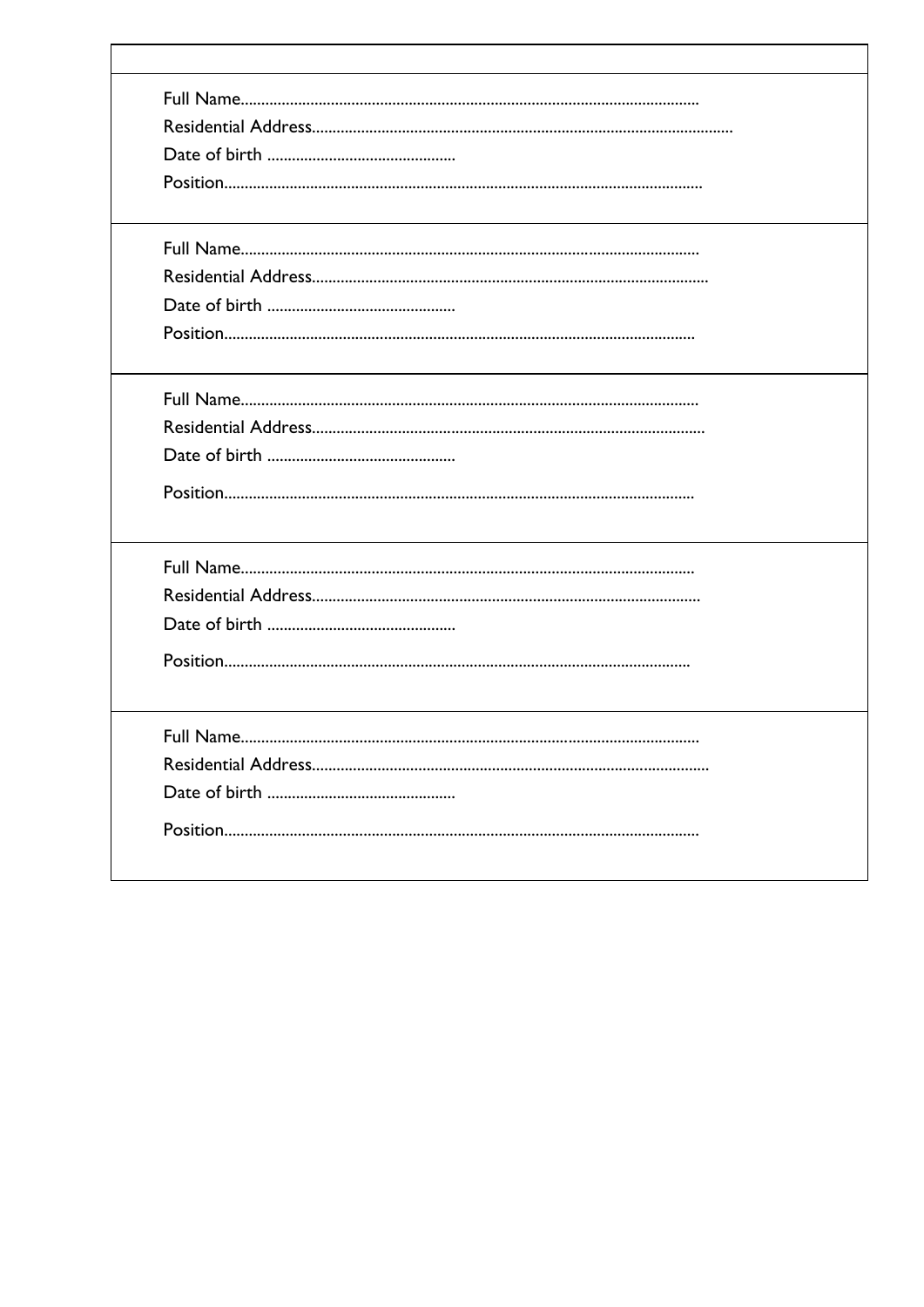## **If you answer YES to any of the following questions, provide details on attachment page.**

|               | <b>6. GOVERNMENT AGENCIES</b>                                                                                                                                                                                                                                           | <b>Yes</b> | <b>No</b> |
|---------------|-------------------------------------------------------------------------------------------------------------------------------------------------------------------------------------------------------------------------------------------------------------------------|------------|-----------|
| a)            | Has a director ever been disqualified from acting as such under any provision of<br>current or previous Australian Corporations and Securities Legislation (or<br>overseas equivalent)?                                                                                 |            |           |
| b)            | Has the company/incorporated body ever been under investigation by the<br>Australian Securities and Investments Commission or any other Government<br>authority to your knowledge?                                                                                      |            |           |
| $\mathsf{c})$ | Has the company/incorporated body ever been associated<br>with<br>a<br>company/incorporated body that is currently, or has been, under investigation by<br>the Australian Securities and Investments Commission or any other Government<br>authority to your knowledge? |            |           |
| d)            | Has the company/incorporated body ever been granted a licence by Government<br>to supply liquor, operate a hotel or conduct bookmaking activities, or licensed as<br>a real estate agent, private enquiry agent or security officer?                                    |            |           |
| e)            | Has the company/incorporated body ever been refused a licence by Government<br>to supply liquor, operate a hotel or conduct bookmaking activities or had any<br>such licence revoked?                                                                                   |            |           |

|    | 7. CONVICTIONS                                                                                                                                                                                                            |  |  |  |
|----|---------------------------------------------------------------------------------------------------------------------------------------------------------------------------------------------------------------------------|--|--|--|
| a) | Has the company/incorporated body ever been convicted of an offence.                                                                                                                                                      |  |  |  |
| b) | Are you aware of any current charges or summons against the<br>company/incorporated body, which are before a Court for any offence or<br>violation?<br>If YES give details of nature of offence, court date of appearance |  |  |  |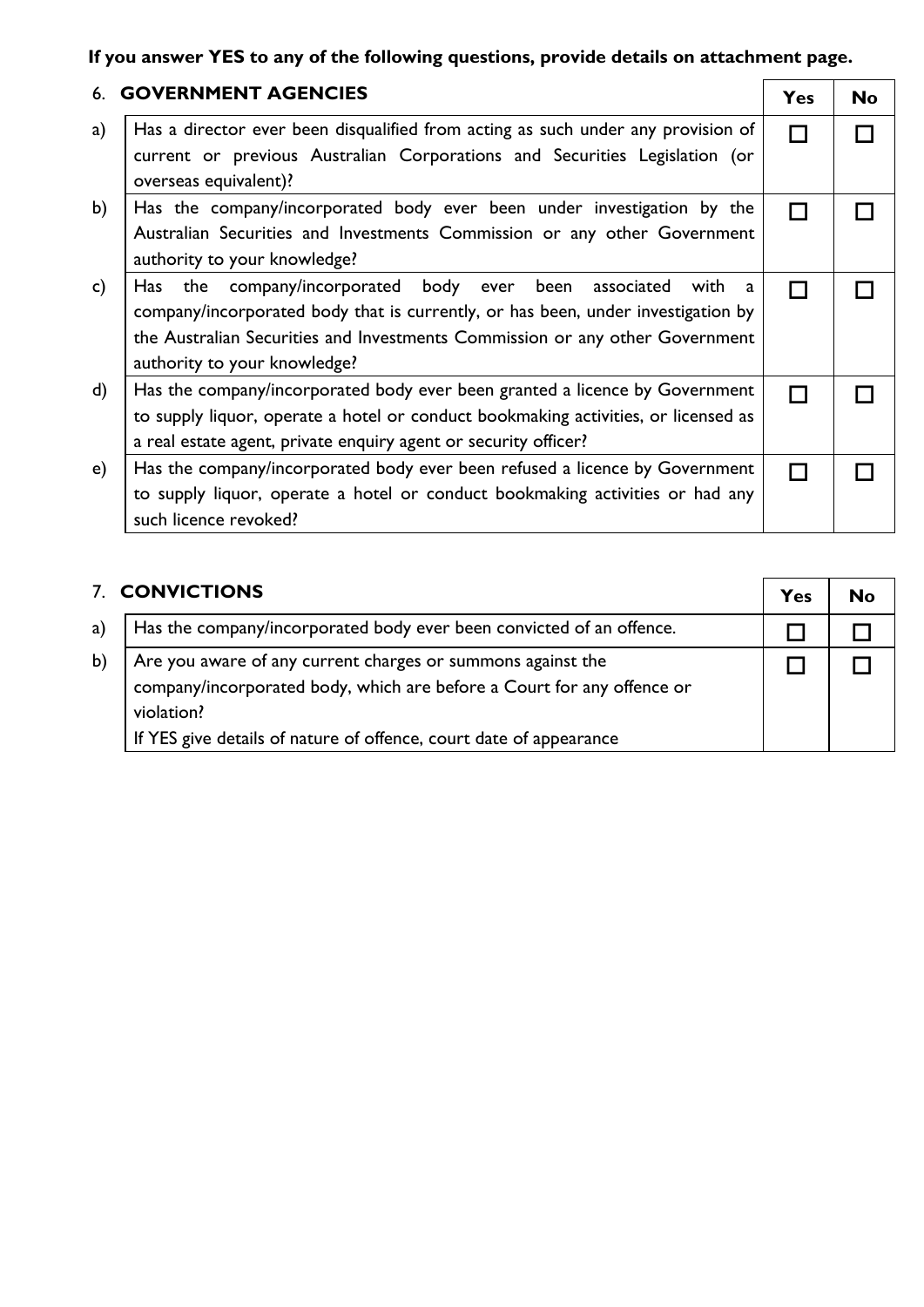| 8.           | <b>FINANCIAL HISTORY</b>                                                                                                                                                                          | Yes | <b>No</b> |
|--------------|---------------------------------------------------------------------------------------------------------------------------------------------------------------------------------------------------|-----|-----------|
| a)           | Has the company/incorporated body ever been subject to an adverse credit<br>rating?                                                                                                               |     |           |
| b)           | Has the company/incorporated body acted as guarantor for any person or entity<br>which is currently in default of that financial agreement?                                                       |     |           |
| $\mathsf{c}$ | Has the company/incorporated body ever been placed in external administration<br>(that is liquidation, receivership, administration or scheme of arrangement)?                                    |     |           |
| $\mathsf{d}$ | Does the company/incorporated body have any financial interest whether directly<br>or indirectly, with an individual or in any business, whether registered or not, in<br>Australia or elsewhere? |     |           |
| e)           | Has the company/incorporated body ever been insolvent?                                                                                                                                            |     |           |

|    | 9. GAMING                                                                                                                                                     | Yes    | <b>No</b> |
|----|---------------------------------------------------------------------------------------------------------------------------------------------------------------|--------|-----------|
| a) | Does the company/incorporated body hold a licence in the casino/gaming<br>industry, either in Australia or overseas? (If YES, please include Licence Type and | $\Box$ |           |
|    | No, Jurisdiction and name of the Control Authority on the attachment page.)                                                                                   |        |           |

| 10. BUSINESS AFFILIATIONS |                                                                                                                                                                                                                                                                                                                                                                                             |  | No |
|---------------------------|---------------------------------------------------------------------------------------------------------------------------------------------------------------------------------------------------------------------------------------------------------------------------------------------------------------------------------------------------------------------------------------------|--|----|
| a)                        | Does the company/incorporated body have any interest, financial or otherwise, in<br>any other company/incorporated body or with any person or business, or has the<br>company/incorporated body ever provided any financial assistance or other<br>support to any other company/incorporated body, person, business, association<br>or other body involved with the casino/gaming industry? |  |    |
| b)                        | Does the company/incorporated body have any other company/incorporated<br>body, or person, acting on its behalf in Australia or overseas?                                                                                                                                                                                                                                                   |  |    |
| $\mathsf{c}$              | Has the company/incorporated body ever changed it's name?                                                                                                                                                                                                                                                                                                                                   |  |    |
| $\mathsf{d}$              | Does the company/incorporated body have, or does it use, or has it previously<br>used, any (other) business name?                                                                                                                                                                                                                                                                           |  |    |

## 11. **SHAREHOLDINGS**

List the major shareholders and share amounts:

| Shareholder | <b>Share</b><br><b>Amounts</b> |
|-------------|--------------------------------|
|             |                                |
|             |                                |
|             |                                |
|             |                                |
|             |                                |
|             |                                |
|             |                                |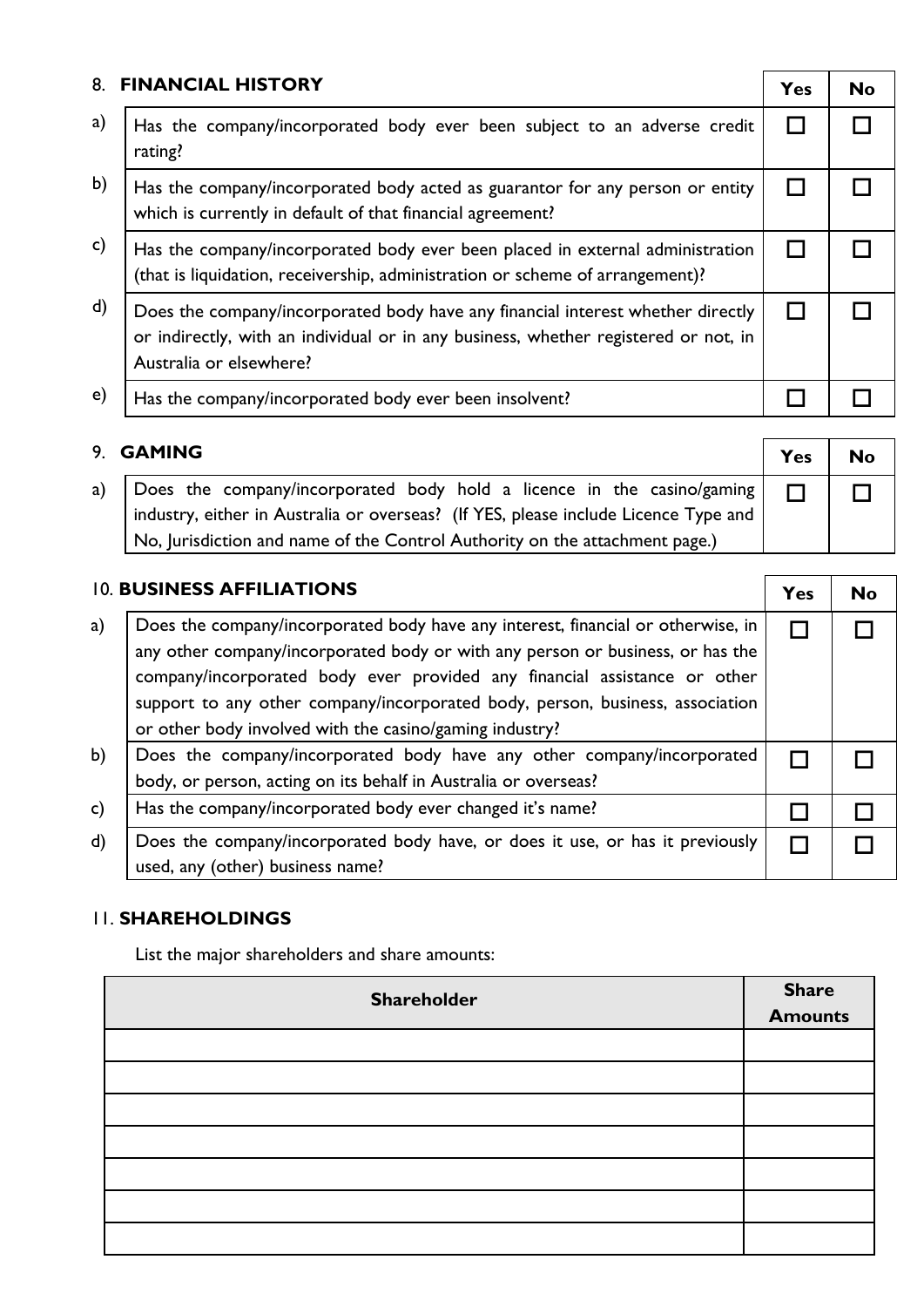## **DOCUMENTS TO ACCOMPANY THIS FORM**

- Copies of the memorandum and articles of association, replaceable rules, constitution or other incorporating documents in force at this time;
- A copy of the most recent auditor's report on the financial affairs of the company;
- Certificate of Registration from the Australian Securities and Investments Commission;
- Certificate of Registration for the business name under which the company conducts its operations (if applicable);
- A corporate family tree showing how the company relates to subsidiary, parent and related entities;
- Financial statements of the "company" consisting of a balance sheet, profit and loss statement and explanatory notes for the past three financial years; and
- Provide details of all Holding, Subsidiary and related Companies defined pursuant to the relevant Corporation Law (or equivalent) including details as to the nature of the business conducted by such companies.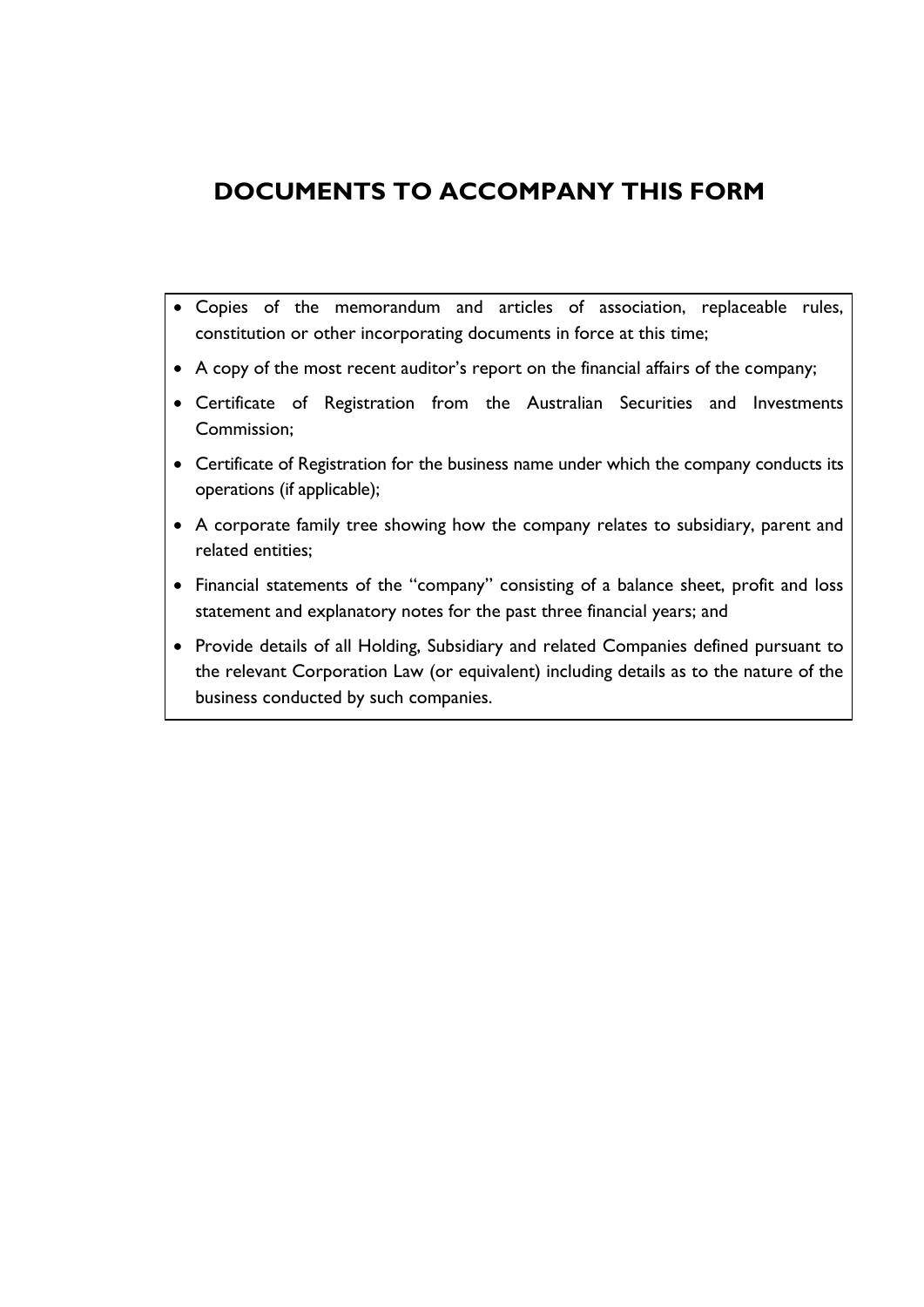## **ATTACHMENT PAGE**

## NOTE: PLEASE CROSS OUT ALL REMAINING BLANK LINES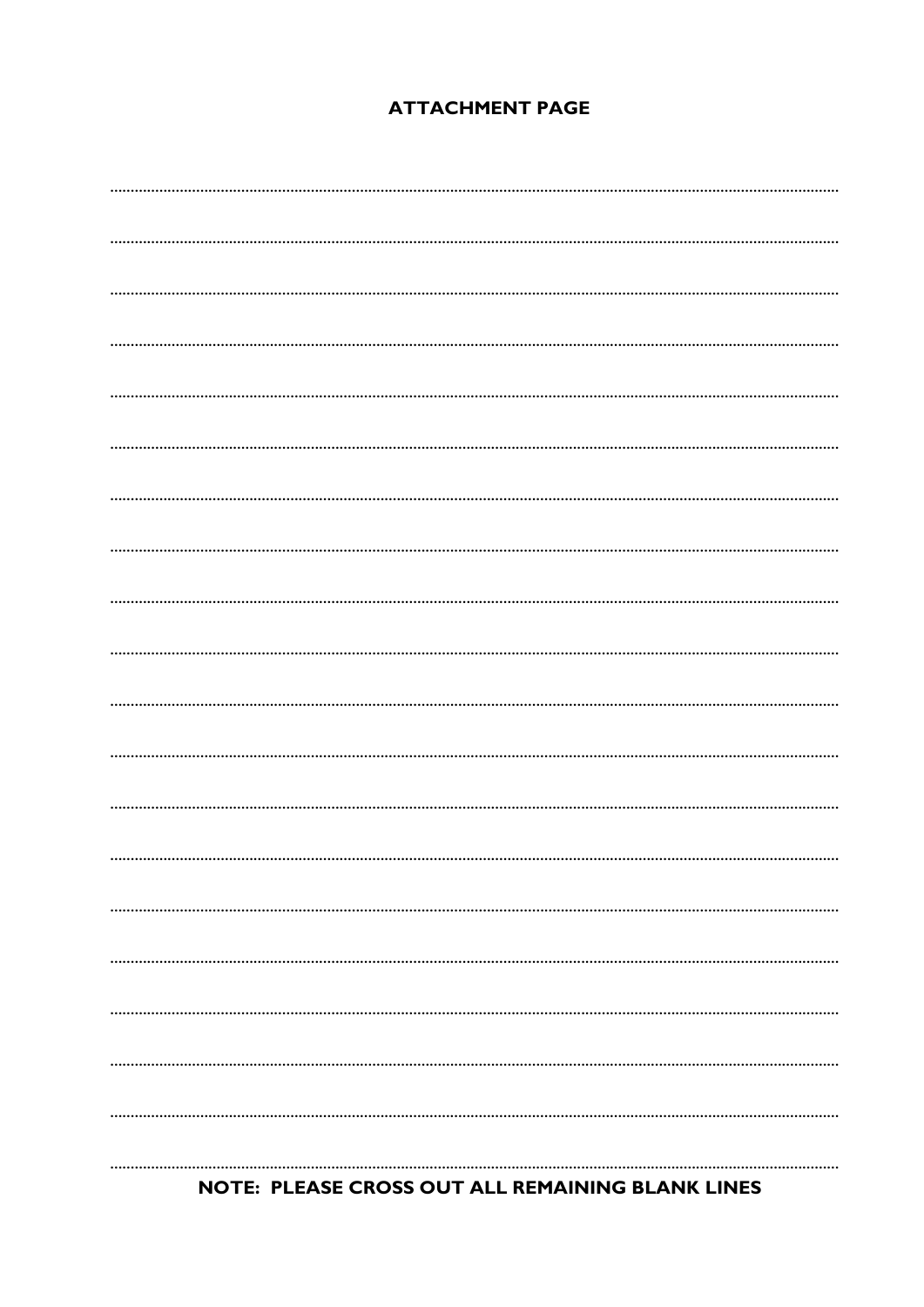## **STATUTORY DECLARATION VERIFYING HISTORY PROFORMA - INCORPORATED BODY**

I 1 .........................................................................................................................................................

of <sup>2</sup> .......................................................................................................................................................

#### DO SOLEMNLY AND SINCERELY DECLARE:

- (a) I have personally completed all the information required in this proforma; and
- (b) I certify that the particulars contained in the completed proforma are true and correct in every detail and fully disclose the information required to complete this proforma.

AND I MAKE THIS SOLEMN declaration by virtue of the *Oaths Act 2001.*

| this              | day of                              | 20 |  |  |
|-------------------|-------------------------------------|----|--|--|
|                   |                                     |    |  |  |
|                   |                                     |    |  |  |
|                   |                                     |    |  |  |
|                   |                                     |    |  |  |
|                   | before me                           |    |  |  |
|                   |                                     |    |  |  |
|                   |                                     |    |  |  |
|                   |                                     |    |  |  |
|                   | (Name and Occupation of Witness)    |    |  |  |
|                   |                                     |    |  |  |
| <b>NOTES</b>      |                                     |    |  |  |
| ш<br>$\mathbf{2}$ | <b>Full name</b><br><b>Address</b>  |    |  |  |
| 3                 | Place of declaration, e.g. Hobart   |    |  |  |
| 4                 | State of declaration, e.g. Tasmania |    |  |  |

#### **CATEGORY OF ACCEPTABLE WITNESSES**

- 1 A Commissioner for Declarations
- 2 A Justice of the peace or bail justice
- 3 A notary public
- 4 A barrister and solicitor of the Supreme Court
- 5 A clerk to a barrister and solicitor of the Supreme Court
- 6 A member of the police force
- 7 A councillor of a municipality
- 8 A town clerk or municipal manager
- 9 A legally qualified medical practitioner
- 10 A dentist

13 A principal in the teaching service 14 The manager of a bank

11 A veterinary surgeon 12 A pharmacist

- 15 A member of the Institute of Chartered Accountants in Australia or the Australian Society of Certified Practising Accountants or the National Institute of Accountants
- 16 A minister of religion authorised to celebrate marriages
- 17 A person who holds a prescribed office in the public service.
- 18 An authorised person of the Tasmanian Liquor and Gaming Commission.